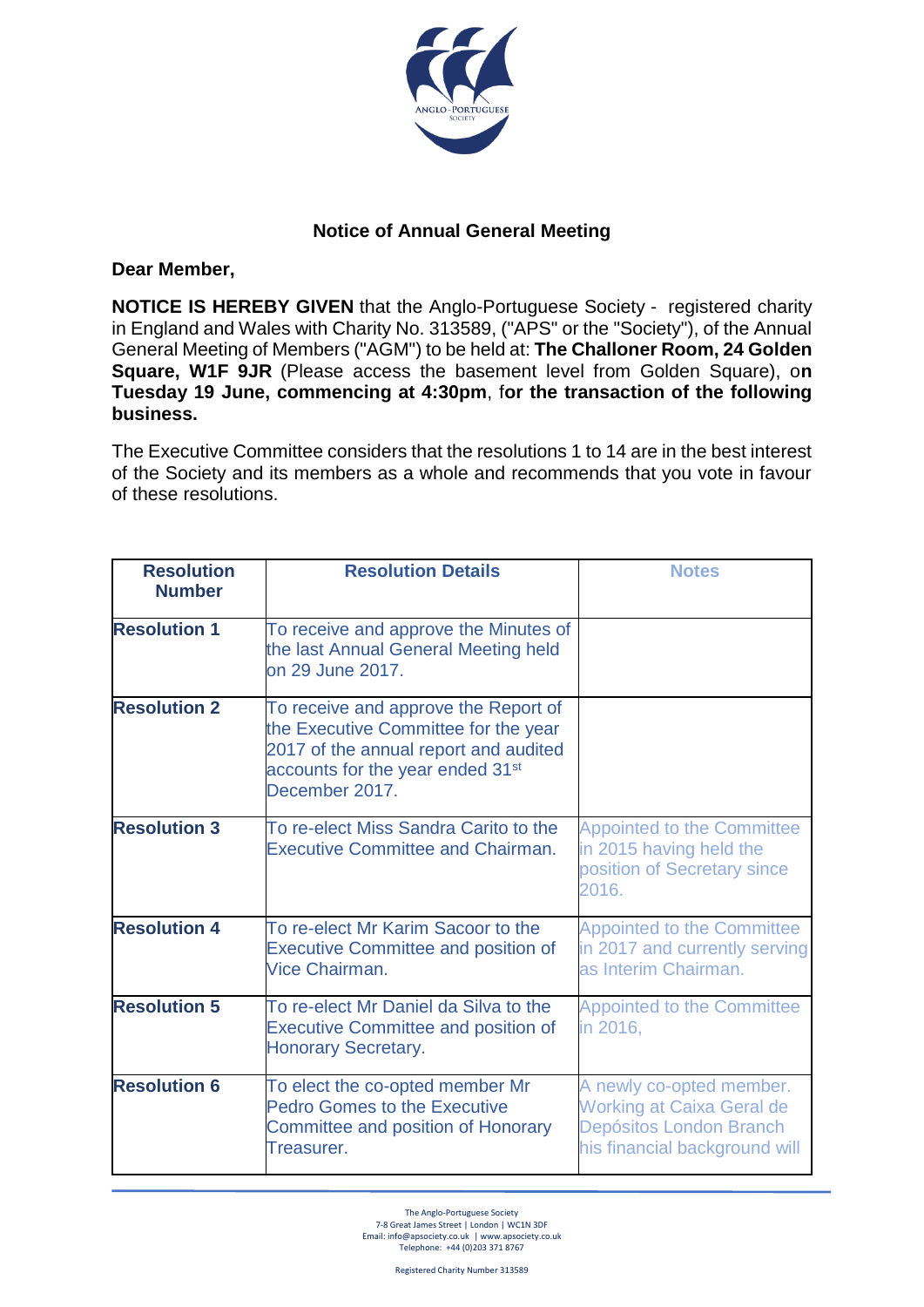

|                      |                                                                                                                                                                       | be a added benefit to the<br>Society.                                                                                                                                                                                                                  |
|----------------------|-----------------------------------------------------------------------------------------------------------------------------------------------------------------------|--------------------------------------------------------------------------------------------------------------------------------------------------------------------------------------------------------------------------------------------------------|
| <b>Resolution 7</b>  | To re-elect Miss Laura Ferrer to the<br><b>Executive Committee. To hold the</b><br>position of IT and Social Media Officer.                                           | <b>Appointed to the Committee</b><br>in 2016 has been<br>responsible for managing the<br>Society's social media<br>presence.                                                                                                                           |
| <b>Resolution 8</b>  | To re-elect Mrs Susie Hall to the<br><b>Executive Committee. To head the</b><br>events sub-committee.                                                                 | _ongstanding member.<br>Leading the Society's events<br>programme since 2017.<br><b>Currently serving as Interim</b><br>Vice Chairman.                                                                                                                 |
| <b>Resolution 9</b>  | To re-elect Mr Carl Muller to the<br><b>Executive Committee.</b>                                                                                                      | Longstanding member and<br>offering guidance on the<br>Society's musical<br>programme.                                                                                                                                                                 |
| <b>Resolution 10</b> | To re-elect Mr Jason Tiller to the<br><b>Executive Committee.</b>                                                                                                     | <b>Appointed to the Committee</b><br>in 2017, having previously<br>served on the Committee of<br>the Friends of the Lines of<br><b>Torres Vedras.</b>                                                                                                  |
| <b>Resolution 11</b> | To elect the co-opted member Dr Juliet A longstanding member,<br>Perkins to the Executive Committee.<br>To be responsible for the Society's<br>educational programme. | having previously served on<br>the Committee we are<br>honoured to welcome her<br>back. With a distinguished<br>academic background Juliet<br>offers the knowledge and<br>contacts to guide the Society<br>in fulfilling its charitable<br>objectives. |
| <b>Resolution 12</b> | To approve amendments to Rules of<br>the Society.                                                                                                                     | At the AGM of 2017 minor<br>amendments were identified,<br>but as it was out of time the<br>same would be presented to<br>the Members in 2018.                                                                                                         |
| <b>Resolution 13</b> | To appoint a new Independent Auditor                                                                                                                                  | Name to be presented by 19<br><b>June 2018</b>                                                                                                                                                                                                         |
| <b>Resolution 14</b> | To transact any other business<br>properly brought before the Meeting of<br>which due notice shall have been<br>given.                                                |                                                                                                                                                                                                                                                        |

The Anglo-Portuguese Society 7-8 Great James Street | London | WC1N 3DF Email[: info@apsociety.co.uk](mailto:info@apsociety.co.uk) | ww[w.apsociety.co.uk](http://www.apsociety.co.uk/) Telephone: +44 (0)203 371 8767